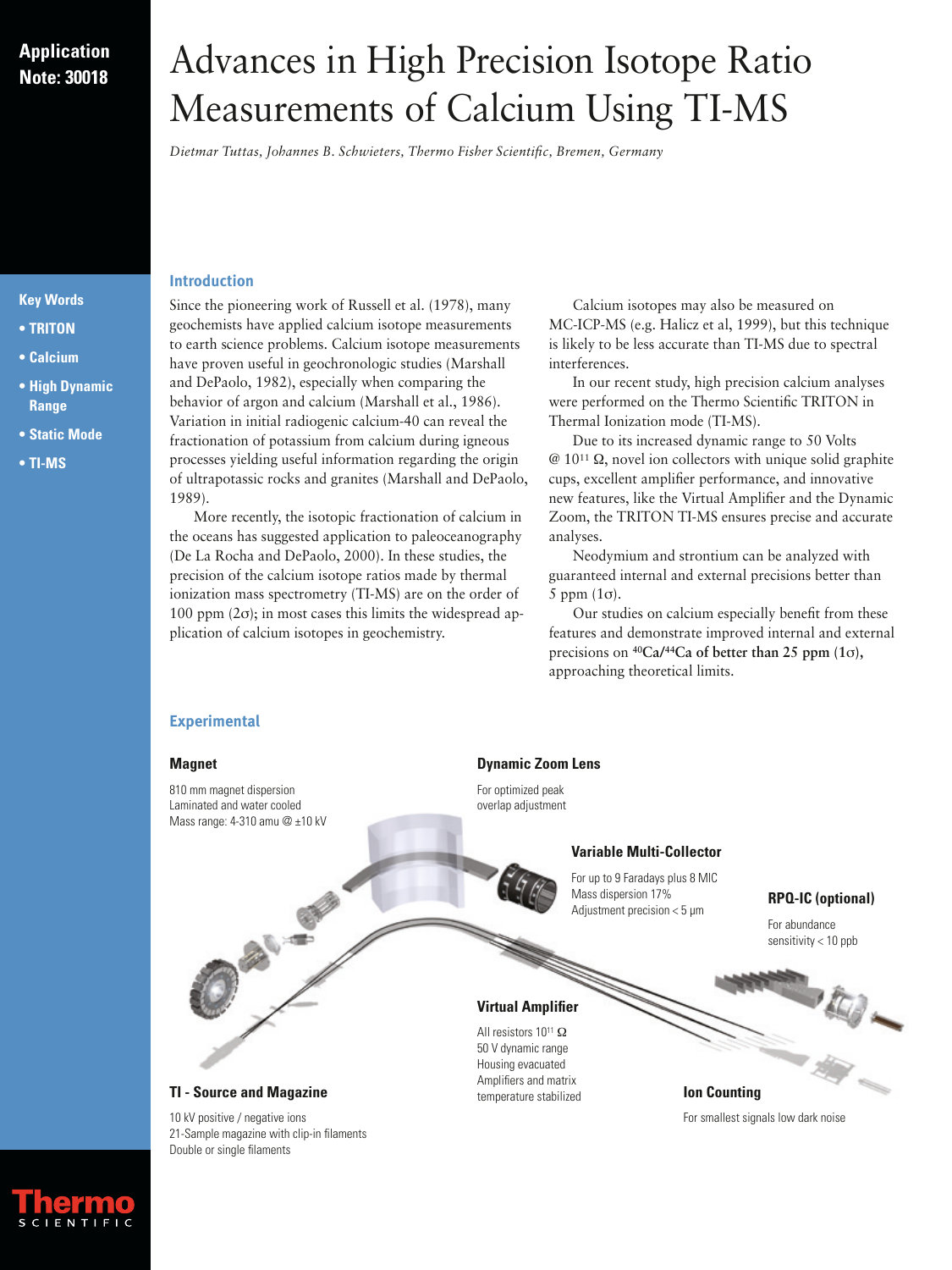# **Setup of Faraday Cups for Ca Measurement**

the state of the state of the

 $450$ 

# **Emission Profile of a Typical Run**

#### **Results and Summary**

CaCO<sub>3</sub> (Laboratory Standard) in  $1\%$  HNO<sub>3</sub> Concentration: 1 µg/µl

#### **Sample and Analysis Parameter**

#### **Sample**

# **Amount**

4 µg loaded  $(4 \times 1)$ µg)

#### **Filaments**

Double Filament Technique Rhenium Ribbon (Cross "zone refined") Filaments out-gassed prior to sample loading at 3.5 A

- Ion source vacuum:  $\lt 2 \times 10^{-7}$  mbar Analyzer vacuum: < 2 x 10-9 mbar Amplifier Resistors:  $10^{11} \Omega$ ,
- Accelerating Voltage: 10,000 Volt, positive Stability: < 10 µV/h Amplifier gains: Gs < 10 ppm/day, Virtual Amplifier rotation

## **Loading**

Sample solution heated to dryness at 0.5 A 60 sec. at 1.5 A, then 30 sec. at 2.0 A

#### **MS-Condition**

# **Sample Heating**

Ionization Fil. to 2900-3100 mA within 10 minutes Evaporation Fil. about 400 mA within 10 minutes Target signal: 45 Volt @ 40Ca

#### **Data Collection**

Measurements in static data collection mode Typically 150 data per run Integration time: 16 sec. for each data set (cycle) Amplifier baselines: 67 sec. between data blocks of 10 cycles

#### **Evaluation**

Fractionation correction using "Exponential Law" Normalizing Ratio: 42Ca/44Ca = 0.31221 Outlier test using 2σ-criterion Interfering 40K monitored, no correction needed







 $48.32$ 

 $41.34$ 

 $41.38$ 

42.00



<u>도</u>

- The increased dynamic range of the
- 
- 
- 
- 
- Achieved precisions are





#### **References**

Russell, W.A., Papanastassiou, D.A. and Tombrello, T.A., **1978**, Ca isotope fractionation on the Earth and other solar system materials. *Geochimica et Cosmochimica Acta,* Vol. 42, *p. 1075-1090*

Marshall, B.D. and DePaolo, D.J., **1982,** Precise age determinations and petrogenetic studies using the K-Ca method. *Geochimica et Cosmochimica Acta,* Vol. 46, *p. 2537-2545*



Marshall, B.D. and DePaolo, D.J., **1989,** Calcium isotopes in igneous rocks and the origin of granite. *Geochimica et Cosmochimica Acta,* Vol. 53, *p.* 

*917-922*

Thermo Scientific TRITON Thermal Ionization Mass Spectrometer